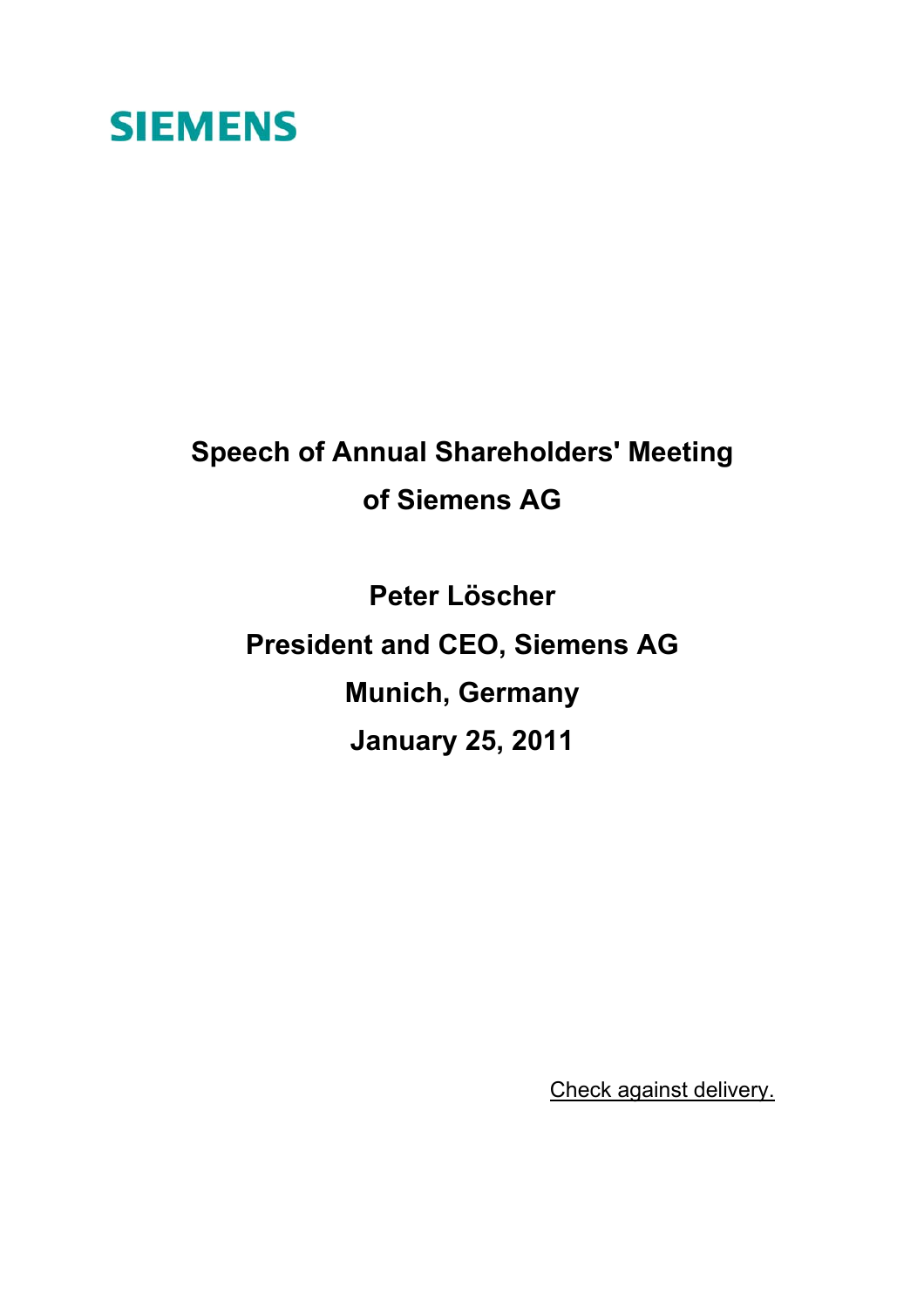### Pride in Siemens is our inspiration

What you just heard from many Siemens employees in the film is true for me too: "We are proud to be Siemens." When I first introduced myself at Wittelsbacher Platz here in Munich nearly four years ago, I said, "I'm looking forward to join the community of more than 400,000 Siemens people worldwide." Today we are once again an esteemed and respected corporation. Siemens is again a world-class company. We are pleased about that. And we are proud of that.

We're proud of our strength and of our achievements: of our innovation power, of our excellent business results, of our responsible way of doing business, of the recognition we receive, and of the trust and expectations placed in us as a pioneer in sustainable technologies. For many years, pride in being part of Siemens was overshadowed – first, by our own crisis, and then by the gloomy mood in the global economy. Today, we're at peace with ourselves again and back at the top. We're back where Siemens belongs. As our owners, you too can be pleased by your company's success, just as we do. That success includes the performance of Siemens stock, whose value rose 44 percent last year. Our stock also performed very well last year in comparison with our competitors. Siemens stock is one of the best on the DAX. And globally, with a market capitalization of 81 billion euros, Siemens has moved up significantly in the ranks of the most valuable companies in the world.

With these accomplishments, we gratefully and respectfully carry on the baton with which Werner von Siemens founded the company in 1847. We uphold the tradition that he began, of value-based business management, pioneering technical achievements, and integration in countries, cultures and societies around the globe. In addition, our company's culture has always been marked by a perspective that extends beyond the short term: in other words, durability, stability and sustainability.

Now let me tell you in more detail about what we achieved last year, and what we intend to do in the future. In the first part of my report, I would like to tell you about how we successfully weathered the global economic crisis, and what we accomplished last year. What can we be proud of?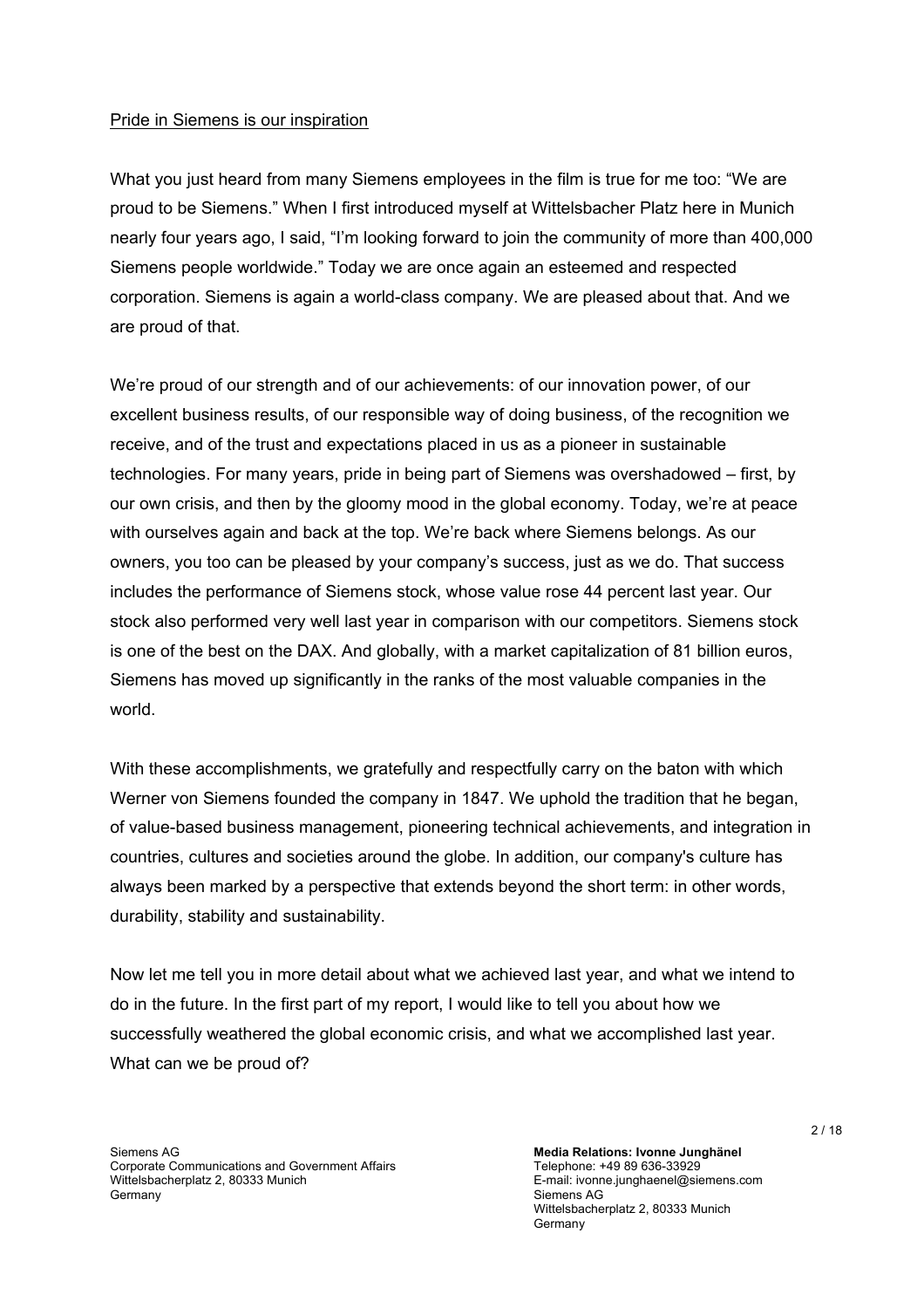#### Siemens is more innovative than ever

First, Siemens is more innovative than ever: During fiscal 2010, Siemens employees came up with some 40 inventions per business day  $-8,800$  inventions for the entire fiscal year. The number of registrations per inventor has doubled over the past ten years. That is a fantastic achievement! Siemens has never been so innovative! We hold nearly 58,000 active patents – more than 18,000 of them in "green" technologies. More than 30,000 employees work in our research departments in 30 countries – 13,000 of them in Germany alone.

Even during the global economic crisis, we consistently kept up the intensity of our research, spending more than 5 percent of our revenue on R&D – in 2010 that amounted to 3.8 billion euros. This year we will be increasing our R&D spending even more.

In 2010, thanks to our innovative strength, we were the first worldwide to introduce innovations like the "Biograph mMR" – a pioneering achievement in medical imaging. It combines two diagnostic methods in a single unit that so far required two scanners: magnetic resonance tomography and positron emission tomography. For the first time, doctors can see the organs inside the body, their functioning, and cellular metabolism all at the same time! That opens up entirely new dimensions in diagnosing illness and tracking the results of medical therapies – for example in the fight against cancer and dementia.

We delivered the first Biograph this November to the "Klinikum rechts der Isar" here in Munich. Bavarian Prime Minister Horst Seehofer was there, and said: "Without flagships like Siemens, the blessing that this ultimately means for patients would simply not be possible."

Innovations are not successful until they are also market successes. There are outstanding examples of that. This year, we will be handing over the "Irsching 4" power plant to our customer E.ON – a facility with the most efficient, most powerful gas turbine in the world. And we have also received our first commercial orders for this turbine from the USA and Asia. The U.S. utility Florida Power and Light has already ordered six turbines of this generation. This step forward in technology will save our customer about 1 billion U.S. dollars over the systems' entire life cycle. In 2013, the "Bugok 3" gas and steam power plant is to go on line in South Korea. With a capacity of 400 Megawatts, it will achieve efficiencies above the previous record of 60 percent, and will supply electricity to some 300,000 people.

**Media Relations: Ivonne Junghänel**  Telephone: +49 89 636-33929 E-mail: ivonne.junghaenel@siemens.com Siemens AG Wittelsbacherplatz 2, 80333 Munich Germany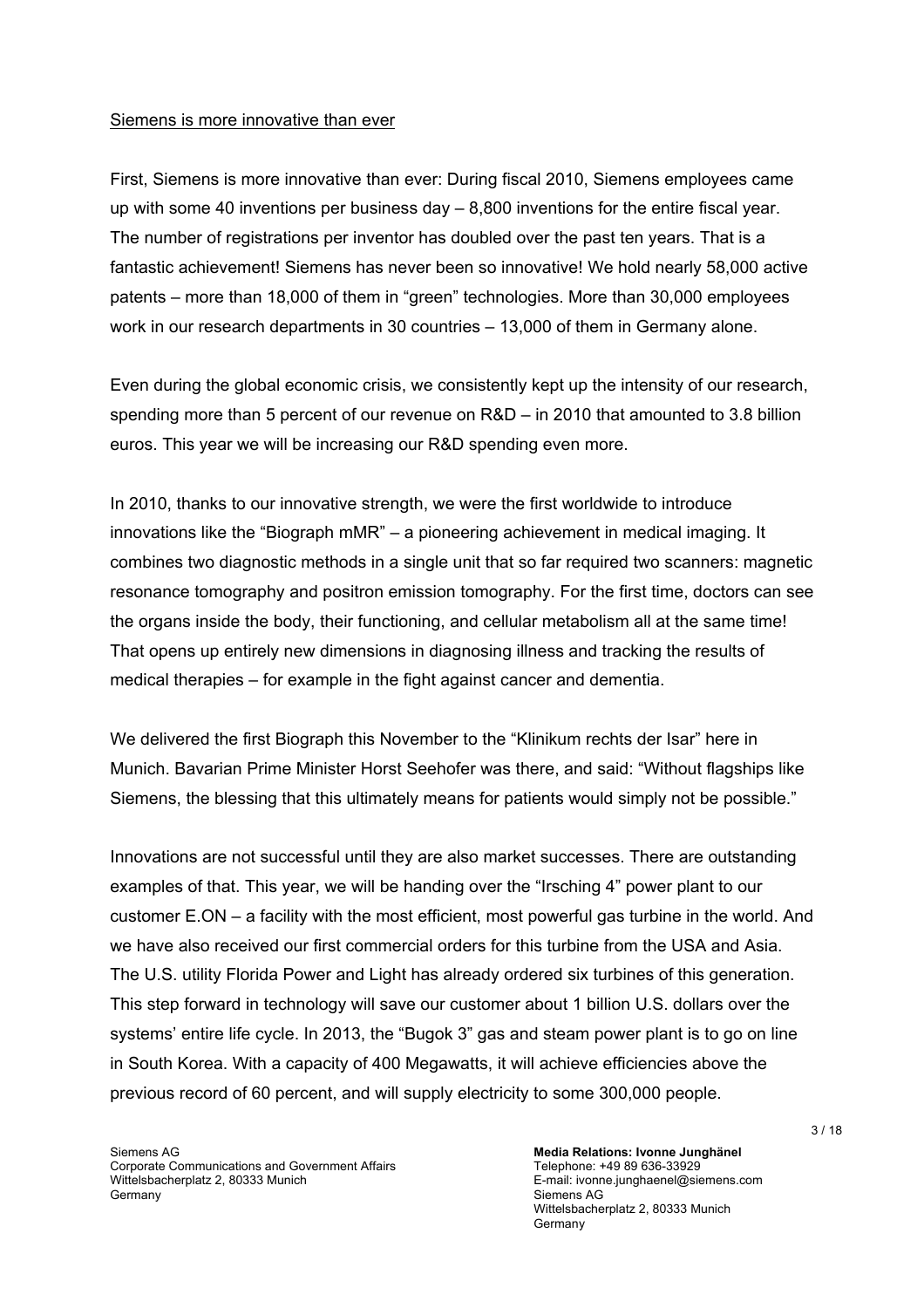Along with the Healthcare and Energy Sectors, the Industry Sector also recorded major successes as an innovation leader last year. For example, the Mobility Division: In September, it presented the Velaro D, the latest generation of ICE trains, in Berlin. By April 2012, Siemens will deliver a total of 15 ICE trains to Deutsche Bahn, for a total value of 500 million euros. We're proud that Mobility's lead customer is counting on Siemens' innovative strength in further developing its high-speed fleet. As Deutsche Bahn's upcoming modernization campaign advances, we see a great deal more potential here. The European rail operator Eurostar International has also ordered ten high-speed trains for the route across the English Channel, subject to approval, which we are currently clarifying. A Siemens train that provides the link between the French and English capitals – that is a very nice success.

# Siemens emerges from the crisis with strong momentum and delivers record results

Above and beyond our innovative strength, we're also proud of our financial strength. This traditional strength of Siemens again proved its worth during the economic crisis. It enabled and provided continuity and stability in an environment that was sometimes both uncertain and insecure. We were able to navigate through the crisis without damage and prepare for the time that followed. That's exactly what we did. And we came out of the crisis with strong momentum.

Orders from our customers picked up substantially over the year. By year's end, our order backlog was 87 billion euros – that's 6 billion euros higher than a year earlier. We posted a record profit for the second time in a row. The total profit from the Sectors soared to 7.8 billion euros. Net income after taxes likewise grew significantly: at 4.1 billion euros, that's nearly two-thirds again as high as in 2009.

The largest contribution among our three Sectors once again came from Energy. In particular, the Fossil Power Generation and Renewable Energy Divisions landed numerous major contracts in the past quarters.

The Industry Sector's performance was just as satisfying. Here the recovery in short-cycle businesses is having a significant impact on the books. Almost every Division showed an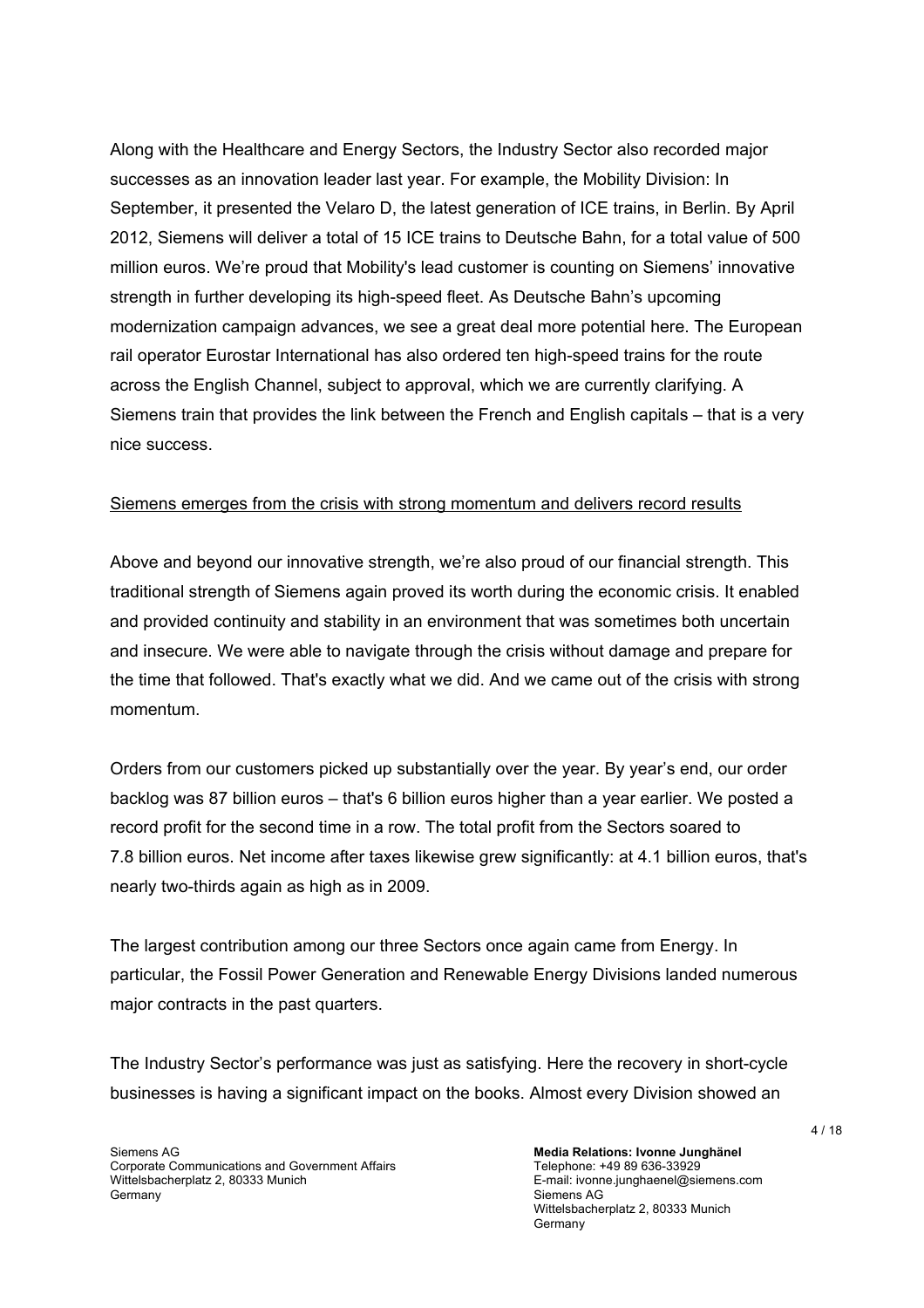increase in new orders and profit. Our traditional industry businesses – Industrial Automation and Drive Technologies – returned to accustomed strength and growth. Osram, as well, has left the "valley of the crisis" far behind.

The Healthcare Sector has emerged safe and sound from the difficult past few quarters. It especially profited from a strong year at the Imaging & IT Division. It was once again able to assert its clear world market leadership. In other fields, especially particle therapy and the diagnostics, we took steps to consolidate. And by restructuring the Sector, we laid the groundwork to take full advantage of our skills and innovation power here.

At the end of 2010, after long and careful consideration, we charted a new course for Siemens IT Solutions and Services. With Atos Origin, an excellent strategic partner now manages this business. Together, SIS and Atos Origin have the potential to become a worldclass European IT champion. We are convinced that this move will create significant added value for our customers, our shareholders, and our employees.

Our strong financial performance continues in the new fiscal year. This is evident from the first quarter results, which we released early today: New orders grew 13 percent compared to the same quarter last year, to 22.5 billion euros. Also our order backlog grew further, to 92 billion euros. Revenue grew 6 percent, to 19.5 billion euros. The income from continuing operations climbed 17 percent, to 1.8 billion euros. So we are off to a good start and fully on track in meeting our targets for fiscal 2011.

# Transformation successfully completed

In fiscal 2010 we also completed our Fit<sub>4</sub> 2010 company program. The objective of that program was to guide Siemens back into the group of the leading global competitors. For that purpose, we set clear goals for growth, profitability and liquidity. We achieved those goals, and in some cases clearly exceeded them by far. Over the course of the program, and in spite of the economic crisis, Siemens' growth rate was twice as high as that of global GDP. In terms of profitability, every Sector achieved its target operating margins and now ranks among the world leaders.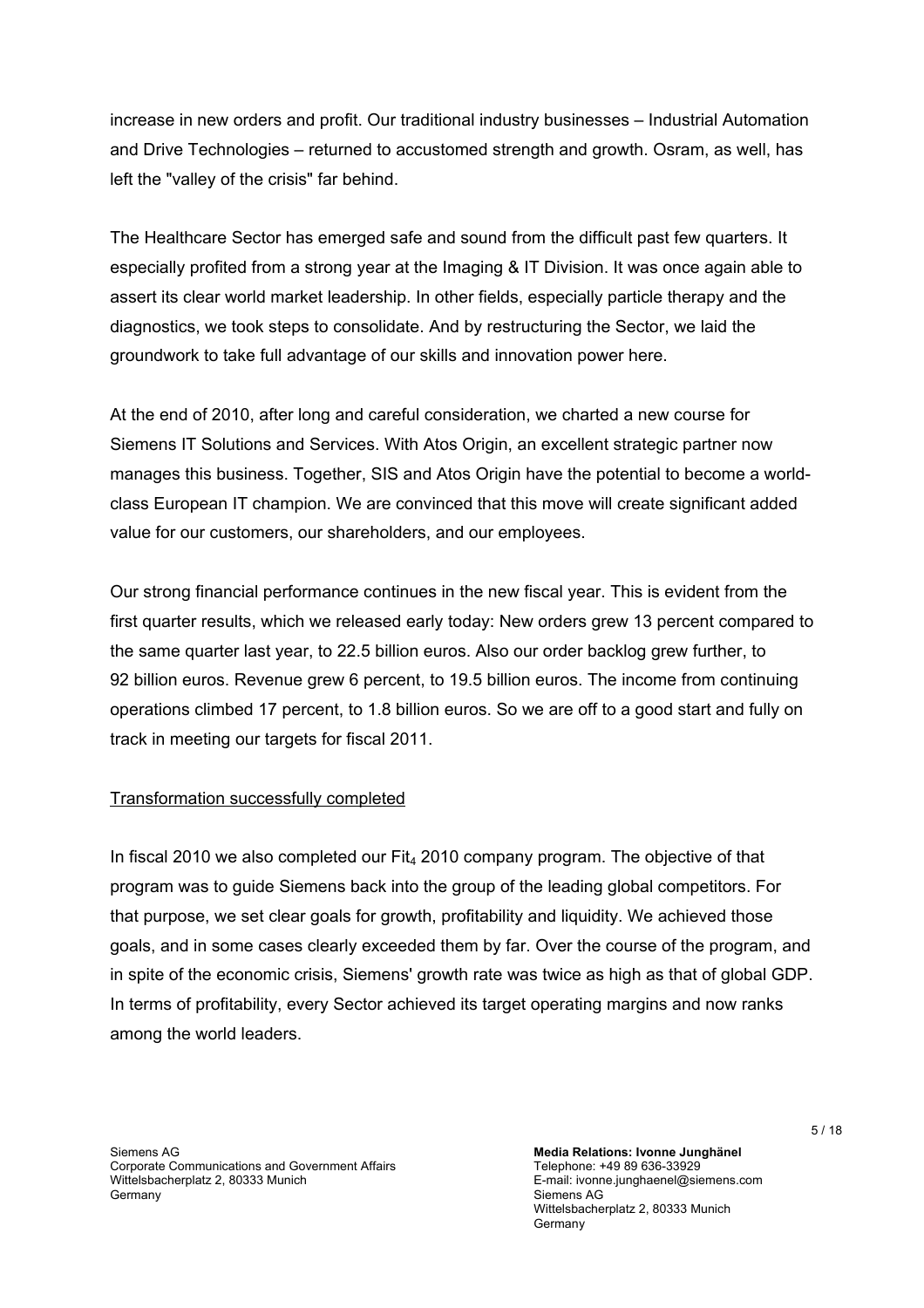Two initiatives made significant contributions in this regard: The reduction of our sales, general and administrative costs by about 2 billion euros. And our Supply Chain Initiative, which also had a significant impact on our bottom line. We intentionally stopped short of our capital structure target to make sure that we would have greater financial independence during the crisis.

The transformation over the past few years extended far beyond achieving financial goals. Evolution, not revolution – but at a brisk pace, that was the course I presented to you with the reorganization of the company three years ago. We have consistently followed that plan: We have focused our portfolio on future business fields and systematically strengthened it. We structured our business operations in Sectors, Divisions and Regional Clusters. And by introducing the CEO Principle, we clearly, transparently, and unmistakably defined our executives' responsibilities.

# Clear commitment to integrity and sustainability

We also worked constantly on sharpening our positioning. Today, like no other company, Siemens stands for integrity and sustainability. Siemens employees have a clear understanding of the values that go all the way back to our company's founder: responsible, excellent, innovative. Our guiding principle here is: Clean business only! Always and everywhere. No exceptions.

In November I spoke with World Bank President Robert Zoellick about these values and our support for the fight against corruption. We have joined the World Bank in launching 30 projects worldwide in which Siemens will support nonprofit organizations in their commitment to integrity and fair competition. In this context as well, we received advice and support from our Compliance Monitor, Dr. Theo Waigel. We have the greatest appreciation for his help in setting up and maintaining our compliance culture as it is today. We owe him our heartfelt thanks and special esteem for his work. He also deserves at least credit for the fact that today Siemens is considered an example of integrity and consistency.

We once again achieved a top score in the Dow Jones Sustainability Index. This shows that throughout the world Siemens is considered a role model in compliance, in corporate governance, and in the comprehensive practice of sustainability. Today, Siemens is the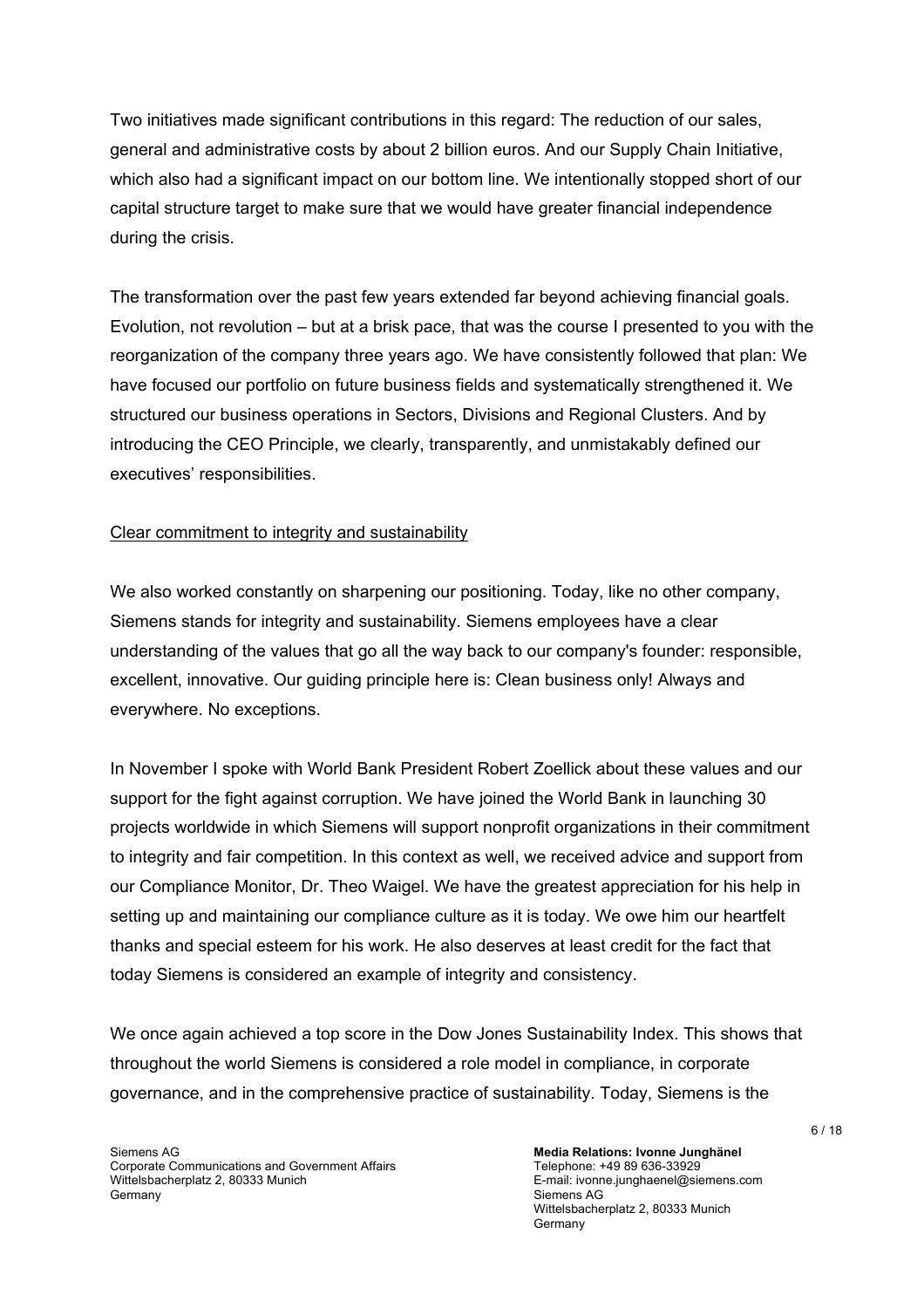green infrastructure pioneer. I must admit that I do have to smile a bit when people sometimes call this positioning the "Löscher Doctrine." Nevertheless, we are pleased and honored shareholders, customers and partners, people in politics, and the general public see us that way.

The old battle line between economy and ecology is no longer relevant. Our aim is to apply our innovative power to develop resource-saving technologies, and so to uncouple growth from the use of resources. Humanity currently consumes the resources of 1.3 Earths, because the world population continues to grow and because people are striving for an ever higher standard of living, both in industrialized countries and now in the emerging countries as well.

But if one harvests more than one sows, and IF more is used than can be replenished, then that is the predatory exploitation of the natural resources that sustain life at the expense of future generations. This is not just about "rare earths." It's not just about dependence on individual suppliers of raw materials, or the environmental damage caused by individual pollutants. Rather, it's about managing natural resources in a sustainable way. We at Siemens are focusing on sustainable solutions for our customers and for society as a whole. That is where we are applying the creativity and innovative strength of our company and of Siemens engineers and scientists.

If we are able to uncouple growth from the use of resources, that will be the key to sustainability and the key to improving quality of life – without diminishing the joy of life. That's what we have set our sights on. That's how we want the expression "Made in German." to resonate.

Our "Green Portfolio" is a triple win: for the environment, for society, and for you, our owners. "Green" is worth it. For example, last fiscal year the answers we have in our environmental portfolio helped our customers reduce their  $CO<sub>2</sub>$  emissions by about 270 million metric tons worldwide. That's equivalent to the annual emissions of Hong Kong, London, New York, Tokyo, Delhi and Singapore combined! Our environmental portfolio generated revenue of some 28 billion euros – meaning that today we have already outperformed our initial goal for fiscal 2011. We now plan to increase our "green" revenue to more than 40 billion euros by 2014.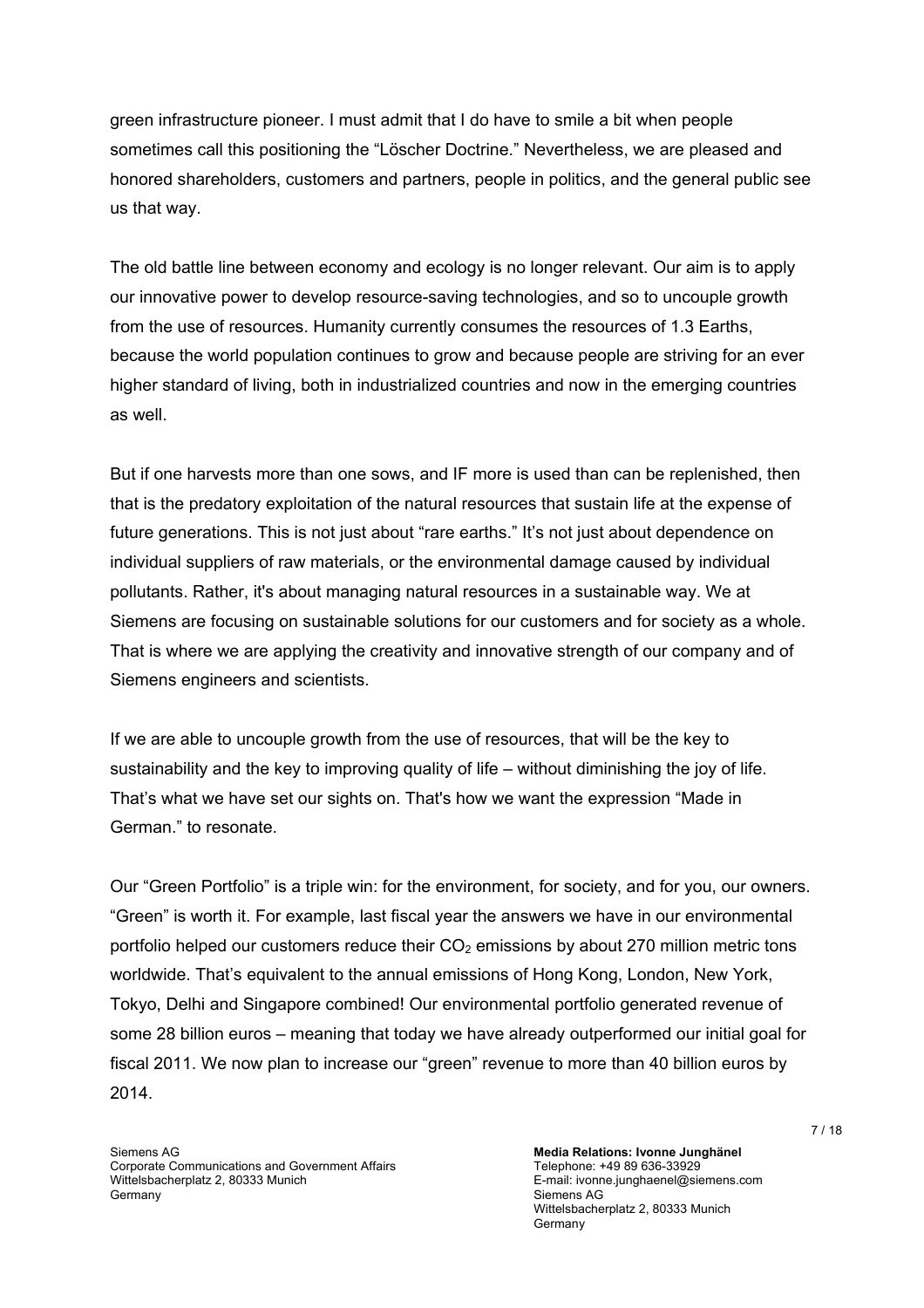#### Siemens is a preferred partner all over the world

We received recognition all over the world last year for focus on green technology and for our role as a leader of the "Green Revolution." For the first time in the history of our company, the President of the United States visited one of our plants. Barack Obama came to Fort Madison, Iowa, and praised our new wind turbine production site as a prime example of how green technology creates jobs and so can become a beacon of hope in a structurally weak region. He told the plant's 600 employees: "To all the folks who work here at Siemens, I want you to understand. You're making it possible. You are blazing a trail. You're showing America our future." What a compliment from the President of the United States!

German President Wulff also visited Siemens, at our new solar thermal technology plant in Israel. He called our involvement there a contribution toward "solving the world's problems." Chinese Premier Wen Jiabao visited the Siemens plant in Tianjin, where we produce energyefficient drives. He said how impressed he was with the quality and efficiency "made by Siemens" – and called Siemens a "Chinese company!" That shows how solid our base in China is and how appreciated we are there. Generations of Siemens employees have helped achieve that status: with our first orders in 1872, and then in 1985 with a pioneering cooperation agreement between the Chinese leadership and our company, which was then headed by Dr. Kaske. Today we enjoy a very sound foundation of trust in China. This was again evident at the beginning of this month, when Chinese Vice-Premier Li Keqiang visited Germany. Doors are wide open to Siemens worldwide as a partner with deep local roots.

For example in South Africa, where last summer we celebrated both the Soccer World Cup and our 150th anniversary. The respect Siemens enjoys and the confidence people have in us were especially evident at a meeting with Nobel Peace Prize Laureate Nelson Mandela. That meeting moved me deeply, and was an extraordinary honor for our company. In Yekaterinburg, Russia, we signed joint agreements to deliver wind power and railroad technology worth several billion euros, attended by Chancellor Merkel and President Medvedev. Prime Minister Putin visited "Ural Locomotives", our railroad joint venture there. And this year Siemens also became a strategic partner for Skolkovo, the planned Russian innovation city. All of this shows that Siemens is a company trusted by private and public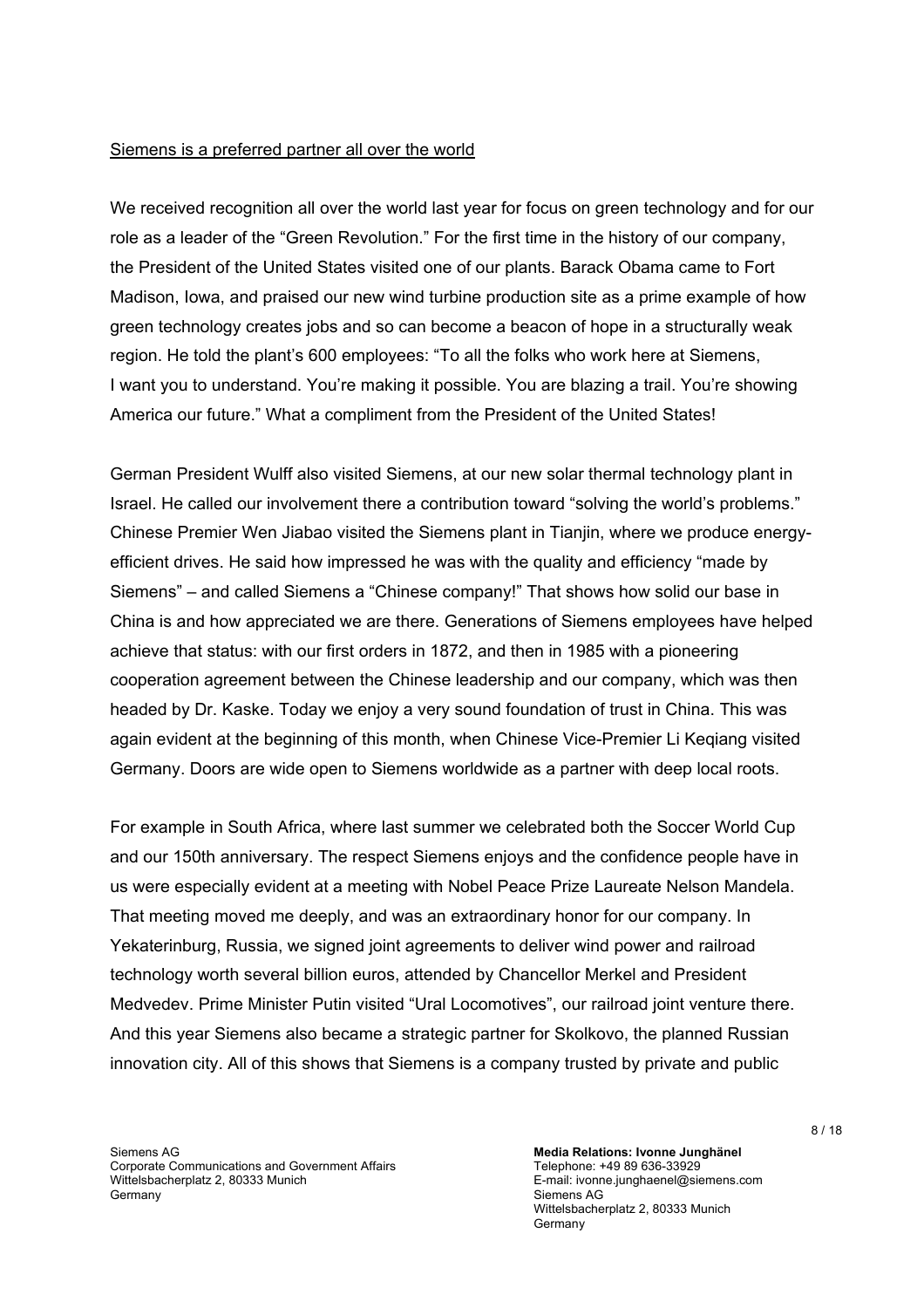sector customers and that our advice, technologies and partnership are in demand worldwide.

In conjunction with what I've just said, I'd like to add one general remark: Siemens is a company that operates all over the world, so it goes without saying that we must address the question of how we should assess varying national conditions and take them into account in our activities – in other words, different forms of government, legal systems, political constellations, power structures, and also human rights issues. As a company, we obviously always operate within the boundaries of a society and are a part of each society's public life. National and international rules apply to us just as they do to everyone else. At the same time, our activities are always based on the openness of markets and borders and on the exchange of goods and ideas. But more than anything else, our activities are based on people working together.

For us, respect for every individual and every person's dignity has the same high priority everywhere in our company, no matter where in the world we do business. And in my personal experience, I've learned that dialogue develops wherever people meet and work together – and understanding of one another improves. That often leads to the discovery that differences in background, personal traits, and talents can greatly inspire, enrich, and expand the horizons – of individuals, companies and communities. I'm convinced that communication, trade and international cooperation contribute to the solidarity and partnership among countries, economies and cultures.

But it takes continuity and staying power to build bridges that improve understanding among people and peoples and that strengthen the solidarity of the global community. All that is what we mean when we speak of a civilization of sustainability. Through all crises and setbacks, that is the aspiration we have sought to live up to for more than 160 years. And we remain true to that aspiration even more so in today's fast-changing world. Siemens' standing in the world and our operational and financial results at the end of the economic crisis show that our transformation is complete. Siemens is back! It has been a long road getting here. Twelve years have passed since the start of the 10 Point Program in 1998 to the completion of Fit 4 2010.

Siemens is back! – a joint success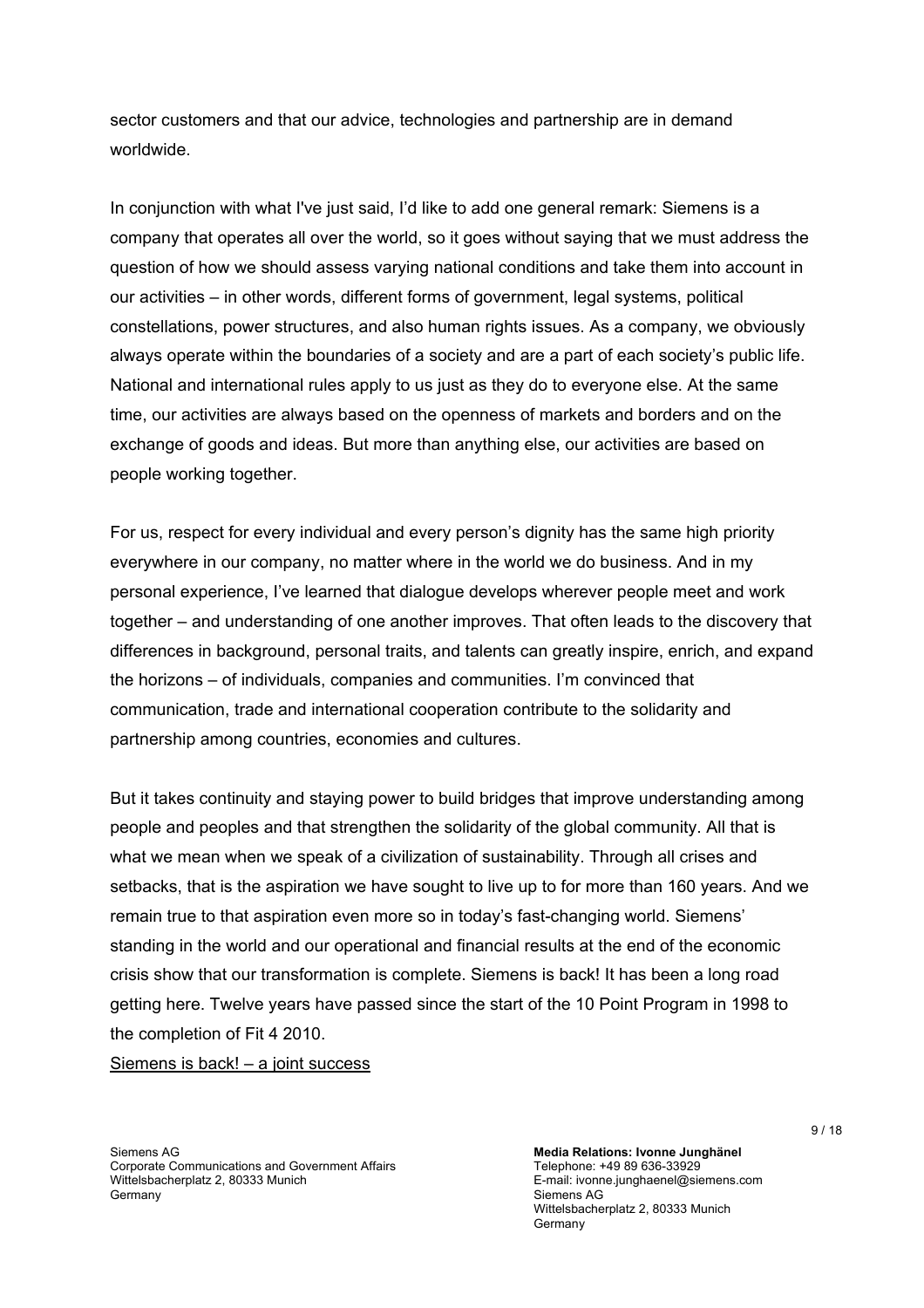And today I want to say Thank you: I want to thank our company's Supervisory Board for its close and trusting collaboration – especially Dr. Cromme and the members of the Chairman's Committee: Dr. Ackermann, Mr. Huber and Mr. Adler. The quality of our cooperation and the foundation of trust and confidence we enjoy, are by no means something to be taken for granted. This greatly benefits our company, its employees and its owners.

I also want to thank the works councils and employee representatives for their open, constructive dialogue and for their straightforwardness in dealing with us. Co-determination as we practice it at Siemens is one of the special strengths of the German corporate constitution. Our company proved that once again last year – for example, in the decisions that we had to make about our location in Bad Neustadt an der Saale. During the global economic crisis, we worked together and were able to create conditions under which – Siemens actually increased employment despite the strong economic headwinds! Between the end of fiscal 2007 and the end of 2010, the number of our employees increased by 7,000 worldwide. In Germany, we now have 2,000 more employees than we did in 2007, before the crisis. In the light of our positive experience, last year corporate management, the General Works Council and the IG Metall union renewed and expanded the 2008 agreement to secure locations and jobs in Germany. This signals security and reliability, and this signal strengthens the culture of trust within the company. We are committed to Germany as a place to do business, and to the sustainability of our company in our home country.

I especially want to thank every employee for his or her contribution to our joint success in fiscal 2010. To the more than 400,000 Siemens employees in 190 countries: Thank you! Throughout the global crisis, they proved their strength and endurance. They showed flexibility and remained confident. They were the doers. And they made sure we emerged from the crisis stronger than before. As a concrete expression of our thanks, Siemens employees worldwide are receiving a special bonus for which we have set aside 310 million euros. In Germany, as a rule, that amounts to an additional 1,000 euros for every employee. The 130,000 Siemens employees who are already enrolled in our global employee share purchase plan additionally profit from the rise in the price of Siemens stock.

Of course I also want to thank our company's management team, my colleagues on the Managing Board and the expanded management at the business units, the Regions, and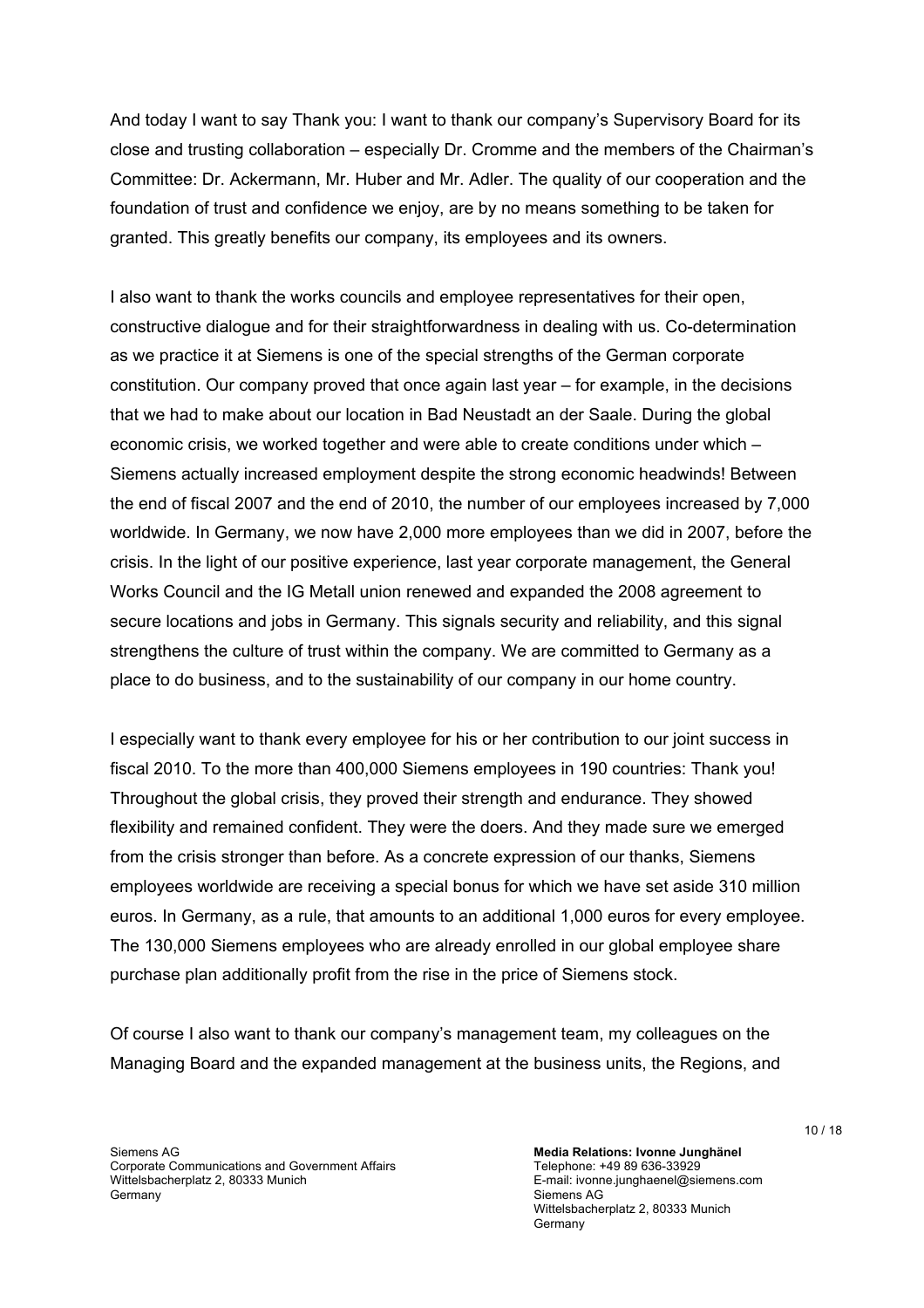corporate headquarters. The success in the past few years, managing the crisis, and positioning the company for post-crisis growth – all this was a great team effort.

And finally, I also want to express my special THANKS to all of you, our company's owners – the von Siemens family, our institutional investors, our employee shareholders, and all the former employees who remain loyal Siemens shareholders and continue to follow their company with great interest. You are the ones who have confidence in our long-term course of sustainable growth. You are the ones who represent Siemens values. You invest in the sustainable enhancement of our company's value. And all of you are ambassadors for our company wherever you are.

# Siemens introduces new dividend policy

For fiscal 2010, the Supervisory Board and Managing Board propose a dividend of 2 euros and 70 cents per share. That's an increase of nearly 70 percent relative to the previous year. The payout ratio is thus 46 percent. Our proposed dividend sets a new level. At the same time, it begins a new chapter for Siemens and its owners. Because in the future we will provide clear guidance for our dividend policy: measured in terms of net income after taxes, adjusted for non-recurring, non-cash factors, from now on we will pay out between 30 and 50 percent. With this new dividend policy, we want to give long-term investors yet another incentive to become Siemens shareholders.

# "Siemens One" sets ambitious targets for growth and capital efficiency

That brings me to the second part of my report: the look ahead, and the question of: What does our pride in Siemens inspire us to do? That question has a clear answer: Growth, growth, growth! We climbed new peaks last year. But we cannot and will not stop where we are today. We have to make the most of the lead we have earned. As a pioneering company, our motto is: no mountain is too high for us, and no climb is too tough. Or, as the song in the film goes: "Ain't no mountain high enough." But that's not a matter of merely going "higher, faster, farther." It's a matter of continuously improving relative to the market and the competition in order to achieve sustainable growth and to increase the value of the company. We have a compass to quide us on the way – our new One Siemens target system.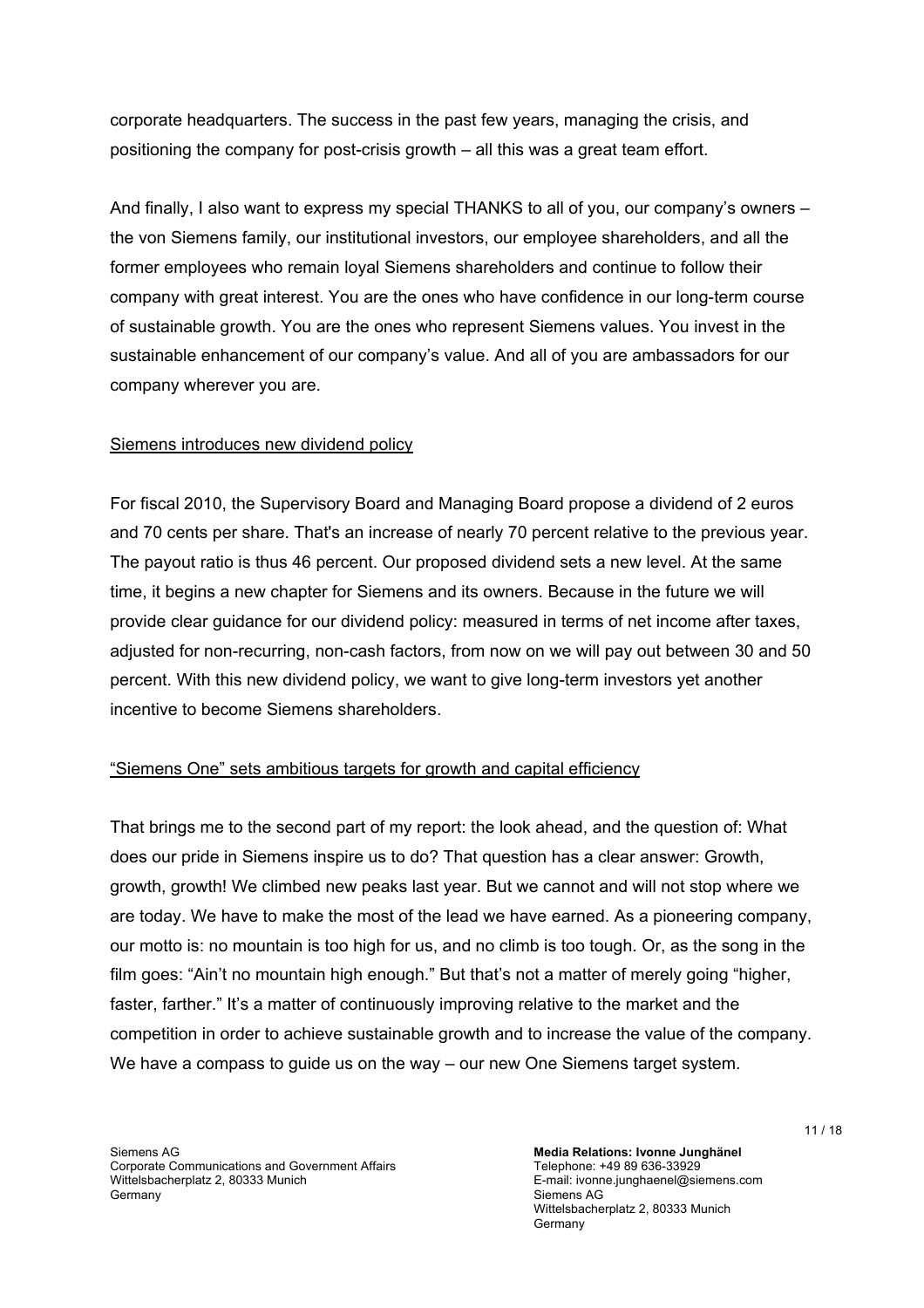With One Siemens, we count on revenue growth, but also on our innovation power, on customer proximity, and on our employees' skills. At the same time, as we pursue this growth course, we must attend to clear financial goals: First, we expect the revenue growth of our businesses to be greater than that of our relevant competitors. Here, organic growth has clear priority. Of course, within the boundaries defined by our strategic focus, we will also keep our eyes open for opportunities for outside growth. Second, we want to grow in a capital-efficient way. That's why we have defined an ambitious target range for our return on capital employed. And on the Sector level, we will steadily earn top margins relative to competitors throughout industry cycles. Third, we will continue to optimize our capital structure to put our growth on a sound, sustainable foundation. And fourth, as mentioned, we will make sure that our dividend payout remains attractive to you, our shareholders.

In addition to financial goals, One Siemens defines strategic directions for our future growth: We want to be a leader in growth markets driven by innovation and technology. We are focusing on greater proximity to markets and customers as the driver for profitable, sustainable growth. And we will strengthen Siemens by further developing our employees' skills and by improving collaboration.

### Cities are the growth markets of the future

To turn first to our innovation and technology-driven growth markets: We view cities as a special focal point for expanding our business. That is where demand for our innovations – or, expressed in general terms, demand for green infrastructure solutions – is concentrated. Mayors, city administrators and urban planners worldwide face urgent questions. Such as: How can cities enhance quality of life and competitiveness and at the same time protect the environment and preserve resources?

Today more than half of the world's population lives in cities – more than 3.5 billion people. By mid-century, that figure will rise to more than 6 billion. Six billion people that need a place to live, education, healthcare, mobility, leisure activities, and most of all, jobs! The world's 600 largest cities account for about half of the world's economic output. Over the next 15 years, their economic strength will grow faster than the global economy as a whole. In the future, cities will be the economic centers – and they will also be the problem centers. For example, cities account for some 80 percent of the world's greenhouse gas emissions, and

**Media Relations: Ivonne Junghänel**  Telephone: +49 89 636-33929 E-mail: ivonne.junghaenel@siemens.com Siemens AG Wittelsbacherplatz 2, 80333 Munich Germany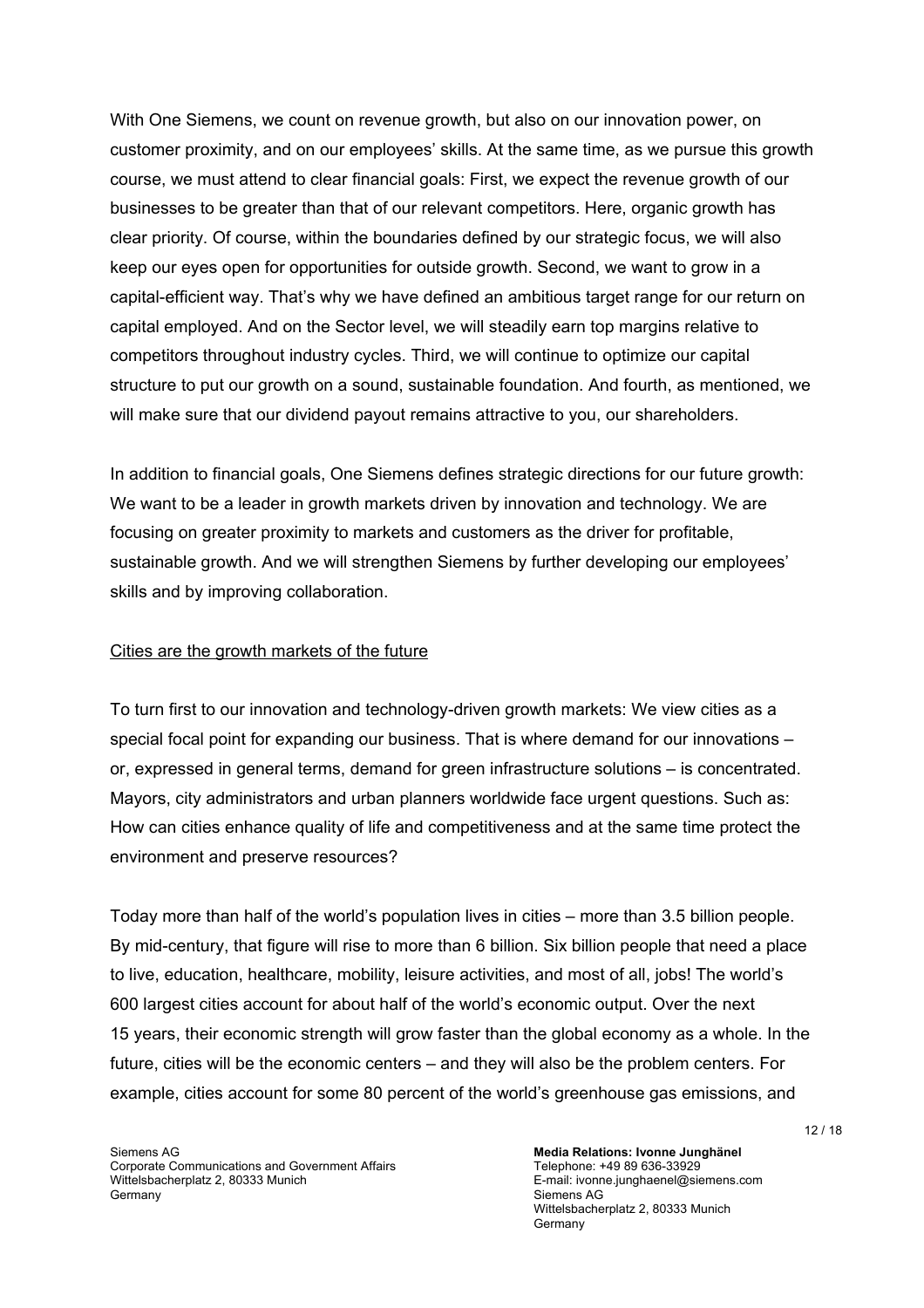75 percent of global energy consumption. So the fight against climate change must be won in cities.

Many of you here today are former Siemens employees. Many of you have contributed, through your work and as taxpayers, in building the infrastructures of German cities, infrastructures that are admired worldwide. You paved the way to economic success for my generation, and for the quality of life that we prize so much in this region, especially in places like Munich.

Today, we are called upon to rebuild these infrastructures. And what counts in the emerging countries, where the vast majority of the world's population lives, is to build sustainable infrastructures. Smart grids, efficient buildings, the healthcare and water supply systems, and efficient local public transportation – it is the infrastructures of today that will define what the cities of tomorrow will look like, and in what kind of world our children and grandchildren will live. We asked the children of Siemens employees around the world to draw their cities of tomorrow. A selection of their pictures is on exhibit on the upper level, and they show their ideas and fantasies: Houses under water, in trees, and on legs that walk wherever their inhabitants want to go. Energy from the sun, wind and water. Solar cars and flying cars.

Their city visions are colorful, imaginative, and full of ideas: And it's a green, colorful, healthy, lively world of the future. Or in the words of grown-ups: a civilization of sustainability. The task of our generation is to shape that future. This includes making energy and resource efficiency pervasive in both private and public infrastructures. Our environmental portfolio offers a large number of solutions for that purpose even today, with building technologies and traffic management systems, with lighting and industrial automation, with sustainable healthcare solutions – such as low-radiation imaging or minimally invasive treatment options that are easier on patients and shorten hospital stays. All of this saves energy, resources and costs – it helps the environment and improves the quality of life. These are sustainable answers to urgent questions of our time! These are answers that last!

Our long-standing partnership with Munich is a good example of such answers, and of timetested cooperation. Our ties to Munich go back about 120 years. We have managed our worldwide activities from here since 1945. In Munich, we enjoy a first-rate environment for that purpose: competitive infrastructures, attractive working conditions, and highly qualified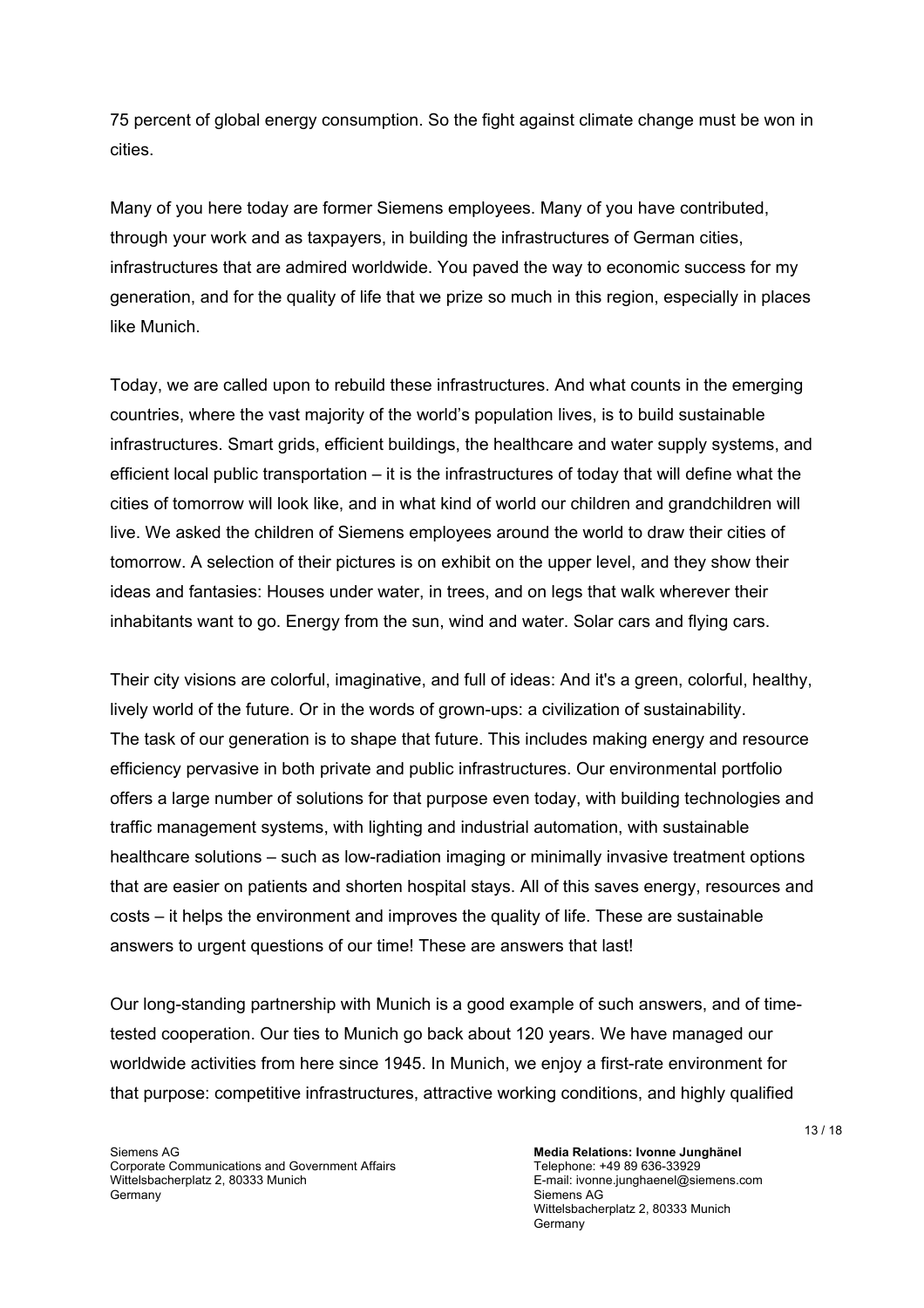employees. We also find outstanding partners for cooperation – in Munich's universities, research institutes, and businesses; in the state government, state institutions, and of course in the city administration – with Mayor Ude himself. Munich is taking the lead and setting an example: by 2015, for instance, all private homes will be supplied with electricity generated without producing  $CO<sub>2</sub>$ . And by 2025, the same will hold true for businesses. We are a partner in this initiative, and for example, are working with RWE and the municipal power company to build the "Gwynt y Mor" wind farm for that purpose off the Welsh coast.

The city and Siemens are joined together by a large number of partnership projects: The City of Munich is working with us as pioneers in future technologies – for example, as one of eight model regions for electromobility in Germany. Here in Munich, "MINI" electric cars from BMW are being driven through the streets to test the infrastructure, jointly with the municipal power company, the drives, the recharging stations, the grid connections, and more. We are also working with the city to strengthen Munich's attractions as a location for the future – for example, with the construction of our new corporate headquarters. By the end of 2015, we will create a prime example of the synergy between efficient building technology and urban architecture that will lend new elegance to the transitional area between the Old Town and the Maxvorstadt. And we are also working together toward the sustainable development of the city's infrastructures – for example with the new Munich Underground. On top of that, our urban study indicates that Munich has further potential for saving energy and reducing  $CO<sub>2</sub>$ emissions.

Munich and Siemens: this successful, long-term partnership with its cooperation projects is a role model for other cities! For example, in cooperation with Britain's Economist Group, we developed a series of international urban studies – the "Green City Index." This index helps cities to compare their environmental performance and identify efficiency potentials and improvement measures. We have already prepared a Green City Index for Europe and Latin America. Further regions will follow this year, including the USA and Asia.

Projects like these strengthen our partnership with cities around the world. They often lead to follow-up projects – here are just a few examples from cities large and small: In Trondheim, Norway, we are a partner in the "Smart City" initiative, with which Trondheim aims to become the most efficient city in the world. I visited Trondheim this August and was impressed at how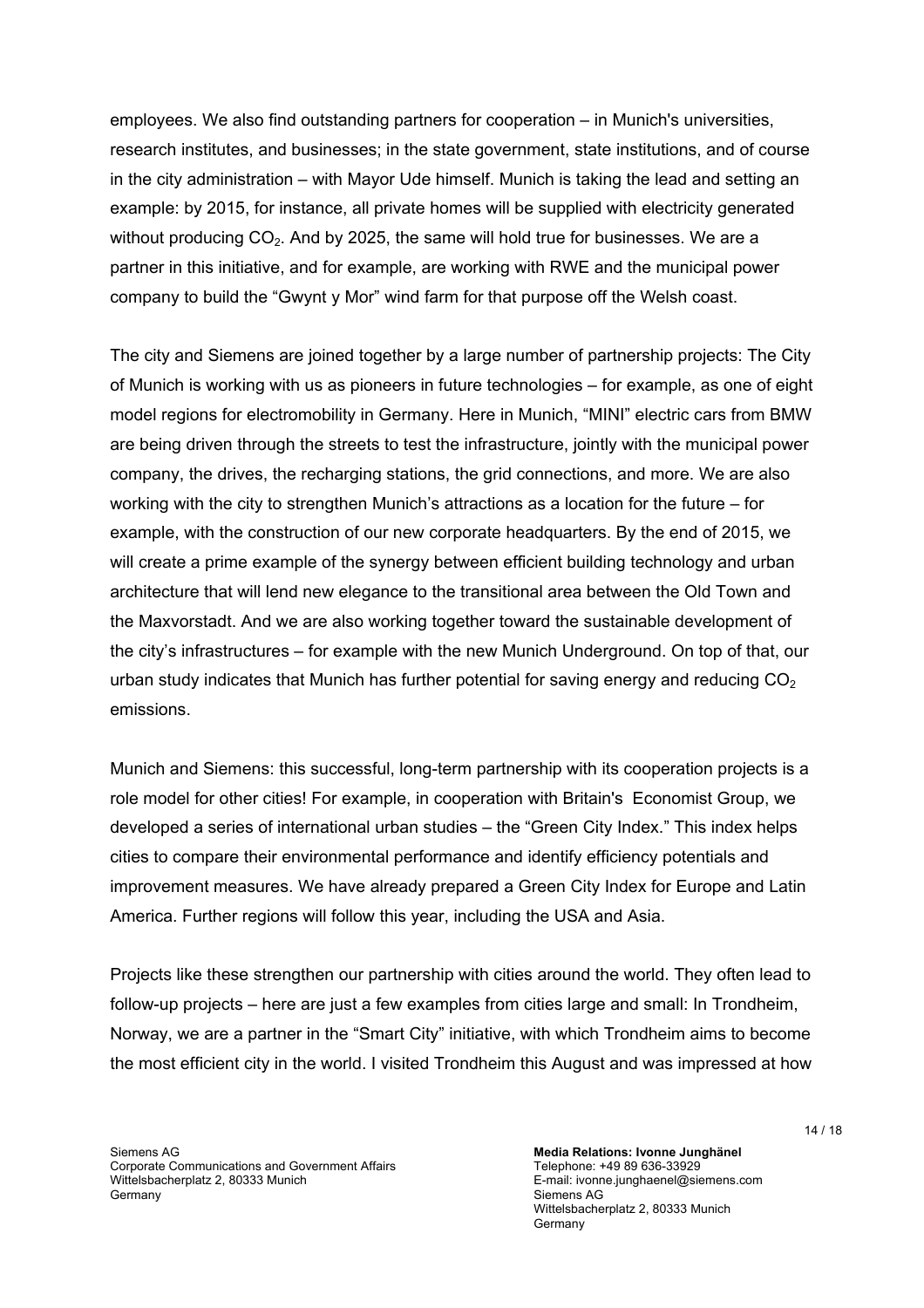much support the initiative has attracted in just a short time – among local businesses and among the population of 160,000.

In London, we are building our global center of competence for sustainable urban development. It will open in 2012, in the heart of the planned Green Enterprise District. We want to make this a meeting point for experts and city planners, as well as a public showcase for green urban solutions.

And Siemens is one of the key strategic partners for the green model city of Masdar in the Emirate of Abu Dhabi. Among other projects there, we'll be setting up a smart grid that works interactively on the feed-in and demand sides – for example, by processing the energy consumption data of buildings and using that data to manage their electricity needs in the best possible way.

# Siemens in 190 countries – a tradition of customer proximity

In the 19th century, our company's nameplate was attached to the telegraph lines from London to Calcutta. Today, piece-by-piece, a mosaic of sustainability solutions is evolving in cities around the world. And once again it is our company that is pointing the way. This goes hand in hand with greater proximity to markets and customers, and our local presence – the second growth driver I mentioned earlier. Siemens has always been a multi-local company. We have our roots in Germany. And in 190 countries, we operate as a local company – often for more than one hundred years. In 2011 we will again be celebrating a number of impressive anniversaries: For example, we'll be celebrating the  $160<sup>th</sup>$  anniversary of our first major order from Russia. In 1851 the Russian government ordered pointer telegraphs for the line connecting Saint Petersburg and Moscow. 125 years ago, Siemens & Halske's first permanent representative in the USA opened his office in New York. 110 years ago, we opened our first technical office in the Egyptian capital of Cairo. And 100 years ago, we founded our branch office in Hong Kong.

We want to become an even stronger partner for our customers worldwide – especially in regions where major growth opportunities are opening up. That means the emerging countries in particular. By 2015, these countries will contribute more than half of global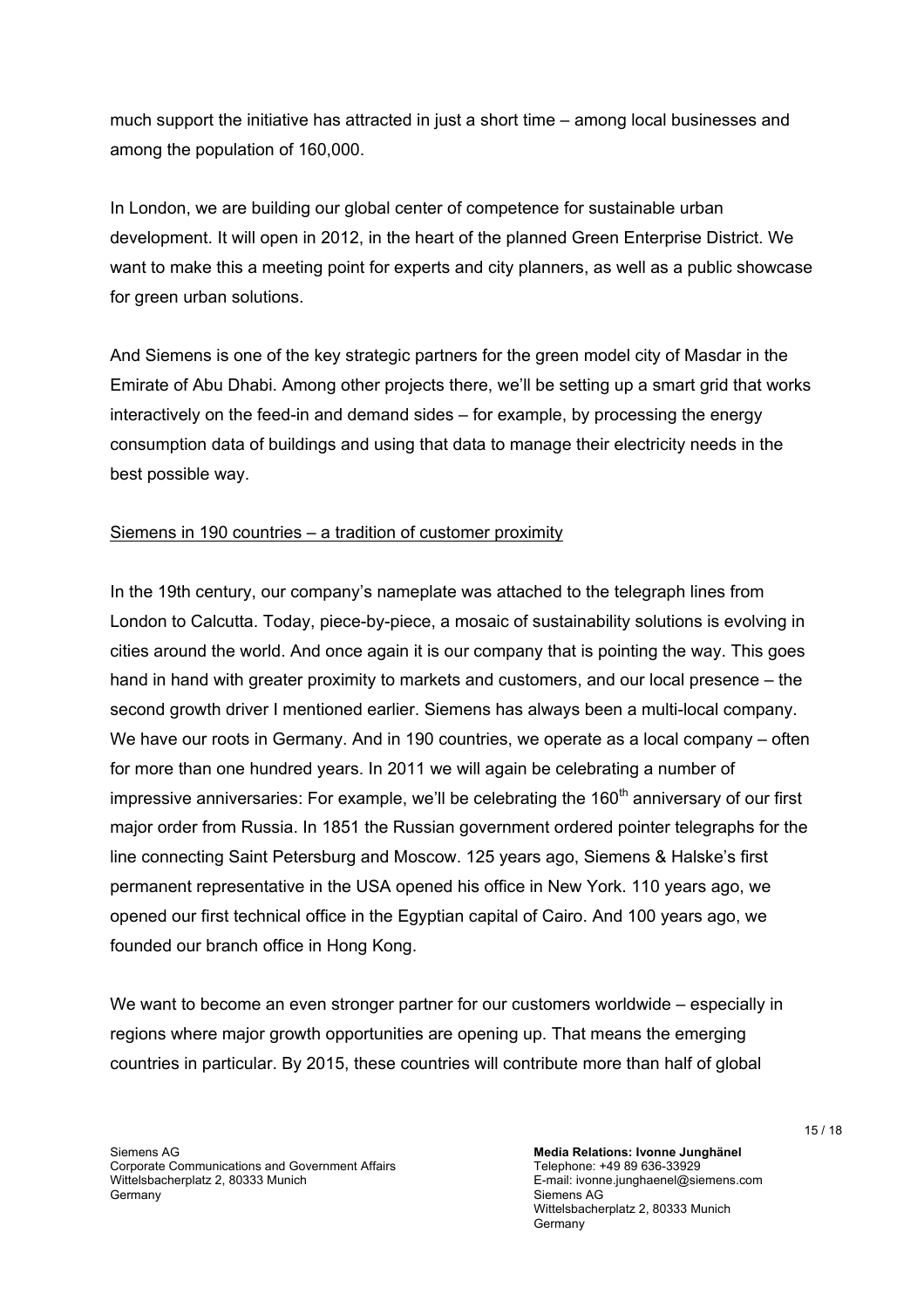economic growth! But in business volume, all the same, the industrialized countries will still remain in the lead – if only because of the size of their markets.

But from our point of view, apart from statistical considerations, categorizing countries as industrialized or emerging countries does not lead anywhere. These are not two homogeneous groups – and certainly not camps or blocs that are organized as such and face each other. That is evident in the group of the G20 countries. This group brings together a great variety of interests under a single roof – from Argentina to China, Germany and Russia, and from Saudi Arabia to South Africa, Turkey and the United States. Depending on the issue, entirely different groupings and coalitions may develop there. For us, rather, it is markets, competitors and cooperating partners that make the crucial difference, both in the business world and in the world of R&D and science. It's the opportunities and challenges the world offers that count for us.

That's where big things are happening: The urbanization and industrialization that took industrialized world several decades to complete are taking place in just a few years in many places in the world. That opens up excellent business opportunities for us. But at the same time and just as fast, it is changing the world map of competition.

Last year, I explained to you in some detail how we are adjusting to these changes – for example, with the answers from our green portfolio, or by developing products that target the lower and medium-price segments in large growth markets. We also want to get closer to our customers by expanding our service business. Our large installed base worldwide is an excellent springboard for that purpose. With our Regional Companies and our local roots we are close to events wherever they happen. We have everything that's needed to respond to needs flexibly and appropriately for each market, and thus to participate in growth all over the world.

## Our employees are the power of Siemens

On our worldwide growth course, we can count on our employees' skills and pioneering spirit, and on our access to the next generation of talent. Yet, all over the world, we also face a shortage of qualified employees, and with the consequences of demographic change. Life expectancies are rising everywhere, and so is the number of older people. Moreover, in

**Media Relations: Ivonne Junghänel**  Telephone: +49 89 636-33929 E-mail: ivonne.junghaenel@siemens.com Siemens AG Wittelsbacherplatz 2, 80333 Munich Germany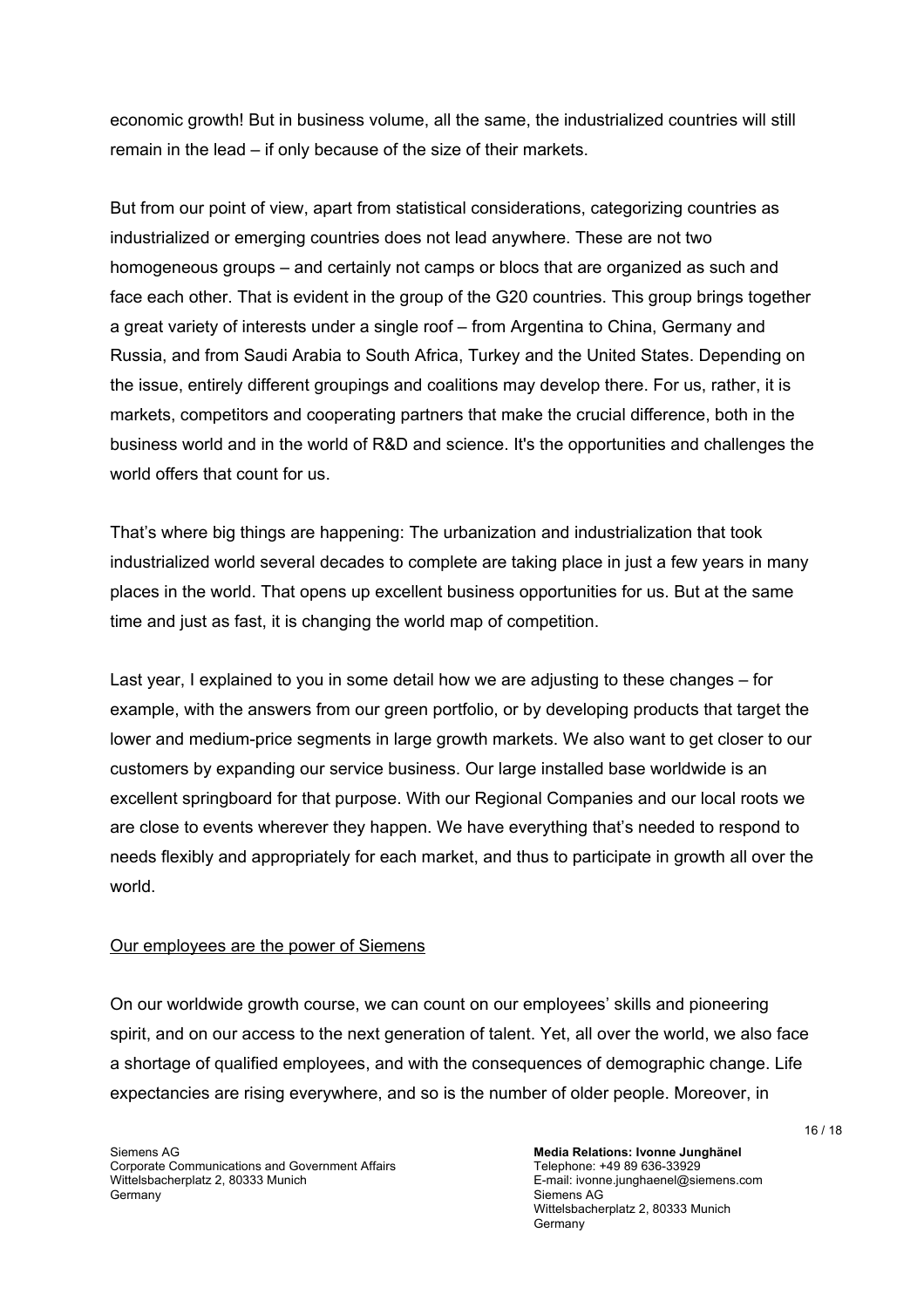many countries the population is shrinking because of declining birth rates. Demographic change, combined with dynamic economic growth, will heat up the war for talent, and in many countries lead to recruiting practices on the part of some companies.

That makes our attractiveness as an employer even more important. According to surveys, Siemens is one of the world's most attractive employers. To give you an example; In Germany alone, we receive some 40,000 applications for our training and student intern positions each year. Nevertheless, we have to strengthen our recruiting activities. And that is not just a task for our HR organization; every member of the Managing Board and the executive team is actively involved. Every one of us visits universities. Every one of us is personally involved in the recruiting process. Every one of us is a mentor for young talents.

In addition, we continue to develop our broad range of programs in employee training and continuing education. With some 10,000 trainees and student interns, Siemens is one of the largest private providers of training and education in Germany. We invest some 160 million euros in training and education every year. Last fall, 2,300 secondary school graduates began training at Siemens. Once again, they filled every training position. Our number of trainees with disabilities is higher than ever. And for the third time in a row, we made 250 training positions available to disadvantaged young people all over Germany. Our experience with this program has been very good: According to the German government's education report, some 20 percent of young people nationwide quit their training prematurely. But at Siemens, 95 percent of all participants finish the program and successfully complete their training. Doing so gives them a solid foundation for self-sufficiency, and they start their working life in a structured way. Our educators deserve most of the credit for this. They not only do a good job; they also serve as role models in the best sense, and do good deeds to boot!

Demographic change will lead to longer working lives. That's why continuing education and on-the-job qualification are so important – in other words, "lifelong learning." During fiscal 2010, we invested 225 million euros in continuing education programs worldwide. But money by itself is not enough. Determination is key on both sides: on the part of the employee and on the part of the company. We want to keep older people qualified and professionally active for a longer time. Capable, motivated, experienced employees are just as dear to us as ambitious young people just starting their careers.